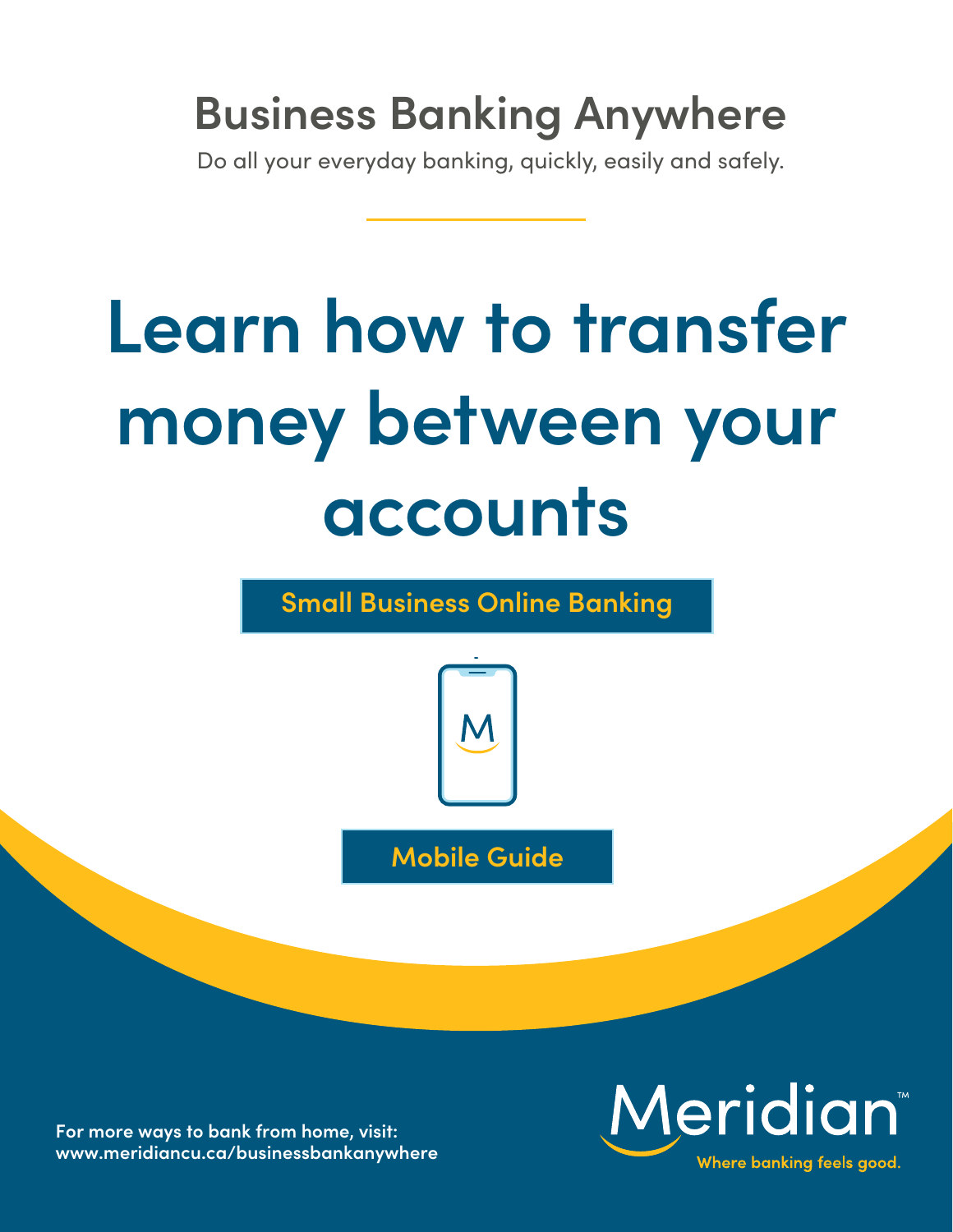

### **Step 1: Go to the Transfers tab**

Once you have signed in to the mobile banking app, navigate to the Transfers page by tapping on the blue *Transfers* tab in the top menu.

#### **Step 2: Make a transfer now**

#### Under *What type of transfer?*, select *Internally*.

Select the account that you'd like the money to come out of using the drop down list under *From Account*.

Select the account you'd like to move the money into using the drop down list under *To Account*.

Under *Amount*, type in the amount of money you want to transfer.

To make a transfer immediately, select the option *Now* under the section, *When*.

Tap the *Review* button to continue to the next step.

On the next screen, you can review the information you've submitted, and edit it or cancel if you wish.

If all the information is correct, tap the *Confirm* button to confirm this internal transfer.



**For more ways to bank from home, visit: www.meridiancu.ca/businessbankanywhere**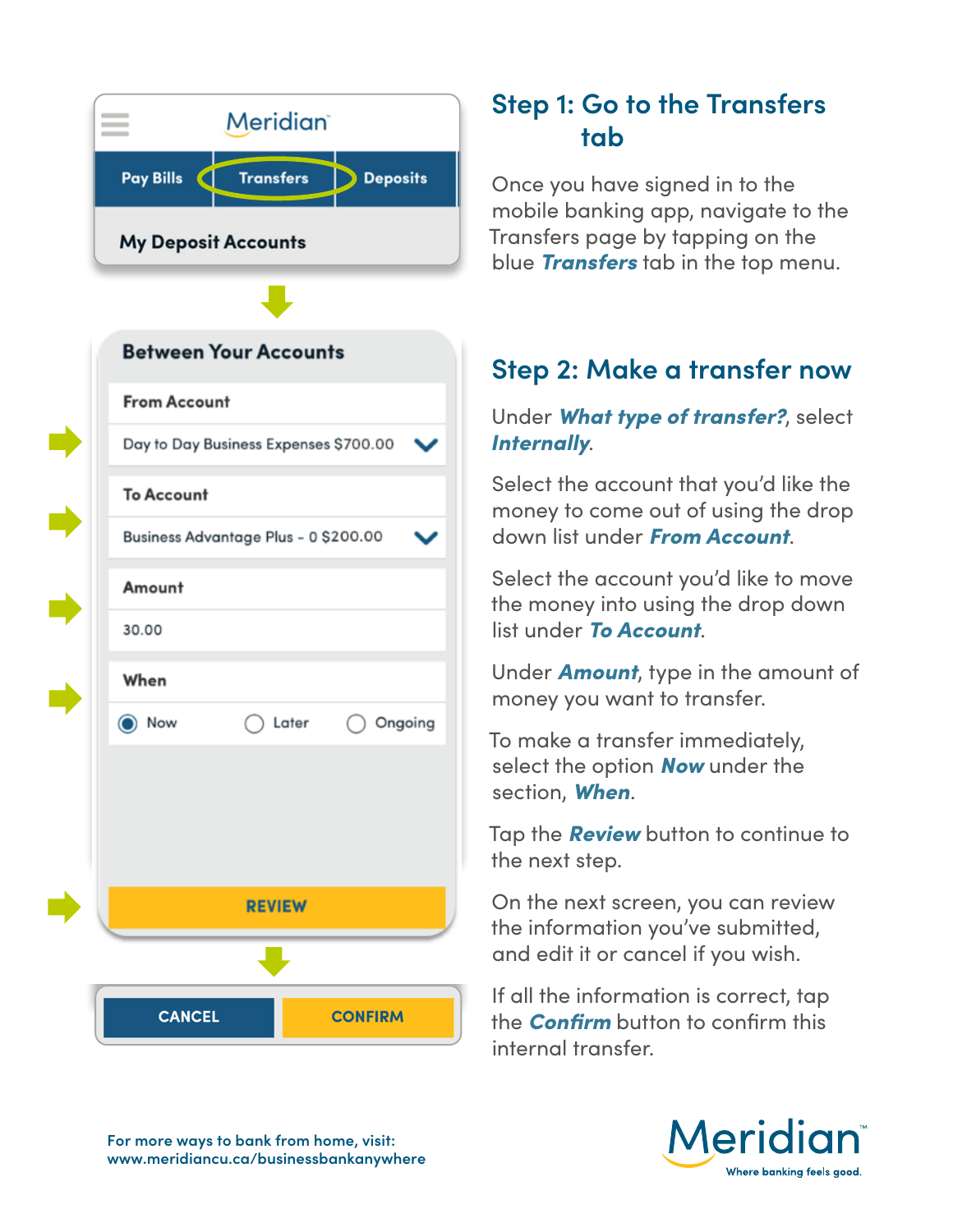

| 3U |                |
|----|----------------|
| 31 | 2019           |
| 1  | 2020           |
| 2  | 2021           |
| C  | つのつつ           |
|    | <b>CONFIRM</b> |
|    |                |
|    |                |



### **Step 3: Set up a futuredated transfer**

To schedule a future one-time transfer, first ensure all the fields on the screen are filled in, including *From Account*, *To Account*, and *Amount*. Under the section, *When*, select the option, *Later*.

Schedule the transfer date by tapping on the calendar icon at the bottom right of the screen.

In the pop-up screen, use the scrolling options to choose a date for your future transfer. Tap the yellow *Confirm* button.

Tap the *Review* button to continue to the next step.

On the next screen, you can review the information you've submitted, and edit it or cancel if you wish.

If all the information is correct, tap the *Confirm* button to confirm this future-dated internal transfer.